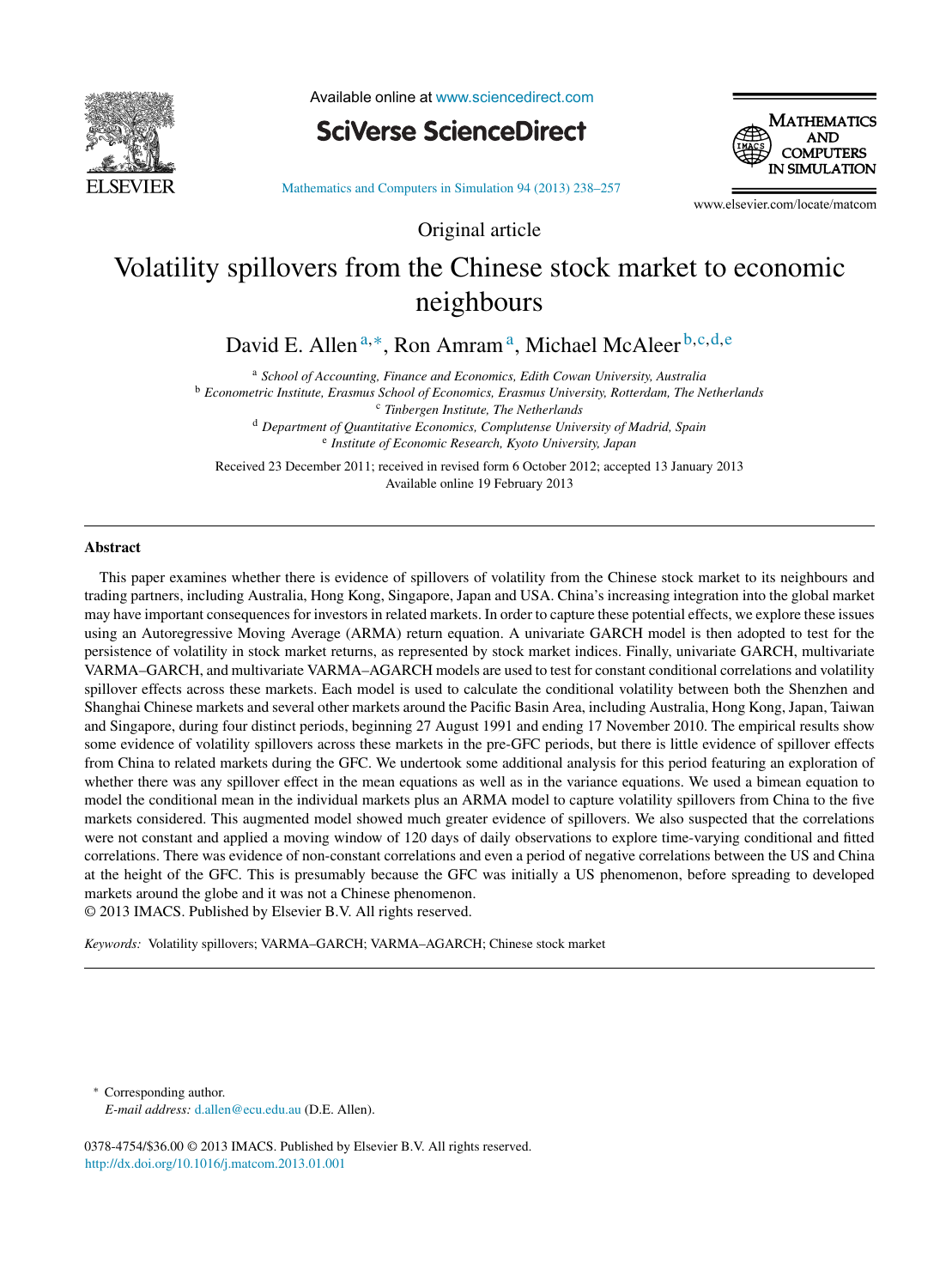## **1. Introduction**

Over the past two decades, China has established itself as one of the world's leading economic powers. Its strong economic growth has seen it become one of the world's industrial superpowers. This growth has had a significant impact on other economies around the world through Chinese imports and exports. One economy that has been particularly affected by the strong Chinese growth is the Australian economy, as China relies heavily on Australia's rich mining and resources sector for its growing industries. The Chinese stock market has also grown significantly since its inception in 1991 and has gone through many changes, both regulatory and operational. This paper examines whether there is evidence of spillovers of volatility from the Chinese stock market to its neighbours and trading partners, including Australia, Hong Kong, Singapore, Japan and USA. The paper will use the GARCH(1,1), VARMA–GARCH and VARMA–AGARCH models to estimate volatility and determine evidence of volatility spillovers.

#### *1.1. Literature review*

In 2003, approximately 1.1% of the world's 3.2% growth was attributed to China based on Purchasing Power Parity (PPP). China has been said to be the "manufacturing breadbasket of the world"  $[1, p. 2]$ . China has demonstrated strong growth, which is among the highest in the world, and has maintained it for over a decade. The Gross Domestic Product at the end of 2004 was more than 8 times its size in 1978, the year in which major economic reforms made a turning point in the previously struggling economy. Such growth has led to China's GDP being the 6th largest in the world in 2004. Once the figures have been adjusted for PPP, China was the second largest in the world, after the USA [\[1\].](#page--1-0) It had also contributed to the fact that China's GDP has grown by at least 7% per year since 1991 [\[26\].](#page--1-0)

This economic reform was carried out by the then newly appointed leader, Deng Xiaoping, following the death of the Communist Party leader, Mao Zedong, in 1976, whose economic reform failures since 1949 (including collectivisation of farms and focus on heavy industry) had led to impoverishment and left China isolated from the global market [\[5\].](#page--1-0) Deng's 1978 economic reform has been described as "a watershed in Chinese economic policy" [\[1, p. 1\].](#page--1-0) Barth et al.  $[1, p. 1]$  state that 1978 was the year in which "China began taking its first tentative steps away from a centrally-planned communist economy towards a mixed socialist-market system", and as a result "has produced rapid growth in both GDP and exports, and has been supported by large flows of foreign private direct investment rather than external official assistance". In other words, China has opened itself to international trade more than ever before, and was richly rewarded for doing so.

In 2002, after several reforms, banks controlled approximately 80% of total financial assets. In addition, shares only accounted for about 15% of total financial assets (compared with 46% for USA), and approximately two-thirds of the shares listed on the Shenzhen and Shanghai stock exchanges, China's only two stock exchanges at the time, were government owned and non-tradable. Corporate bonds accounted for less than 1% [\[1. p. 4\].](#page--1-0) Such financial systems are often very sensitive to institutional failure and contagion, particularly as the 'big four', China's largest 4 banks, all state-owned, accounted for 59% of banking assets and about one-half of the total of national financial assets [\[1, p. 7\],](#page--1-0) which would make funds difficult to obtain in the event of institutional failure.

To make matters worse, it is estimated that prior to the 1998, more than 20% of total loans in the banking system were bad or non-performing [\[6\]. I](#page--1-0)n addition, the lack of efficient capital markets implies that the allocation of capital to firms, and their investment decisions, is at the discretion of banks rather than markets. As a result, firms could obtain funds for sub-optimal investments, whereas in more efficient capital markets, the securities issued by those firms might suffer if their investments were sub-optimal, non-performing, or if a misuse of capital were to occur (see [\[1\]\).](#page--1-0)

Green [\[11\]](#page--1-0) claims that, if China's economic growth is to be sustained in the long run, it must create effective financial institutions. There have been several reforms made by the Chinese government to try and develop a financial system that is better adjusted and secure. Green [\[11\]](#page--1-0) identifies three distinct periods or phases of institutional change:

1. The first period is from the end of 1990 to the end of 1992. In a move to try and create a more balanced financial system, the government opened two stock exchanges: Shanghai in late 1990, and Shenzhen in mid-1991. Barth et al. [\[1\]](#page--1-0) state that this was one of the major reforms or innovations to the Chinese financial system in recent years. Nevertheless, although the exchanges were formed on "the status of a legal-person organization and not a government bureau" [\[12, p. 9\],](#page--1-0) and were generally at the senior staff's discretion, the People's Bank Of China still maintained control of operational and policy issues. Green [\[12, p. 9\]](#page--1-0) claims this was simply a "proxy for control by